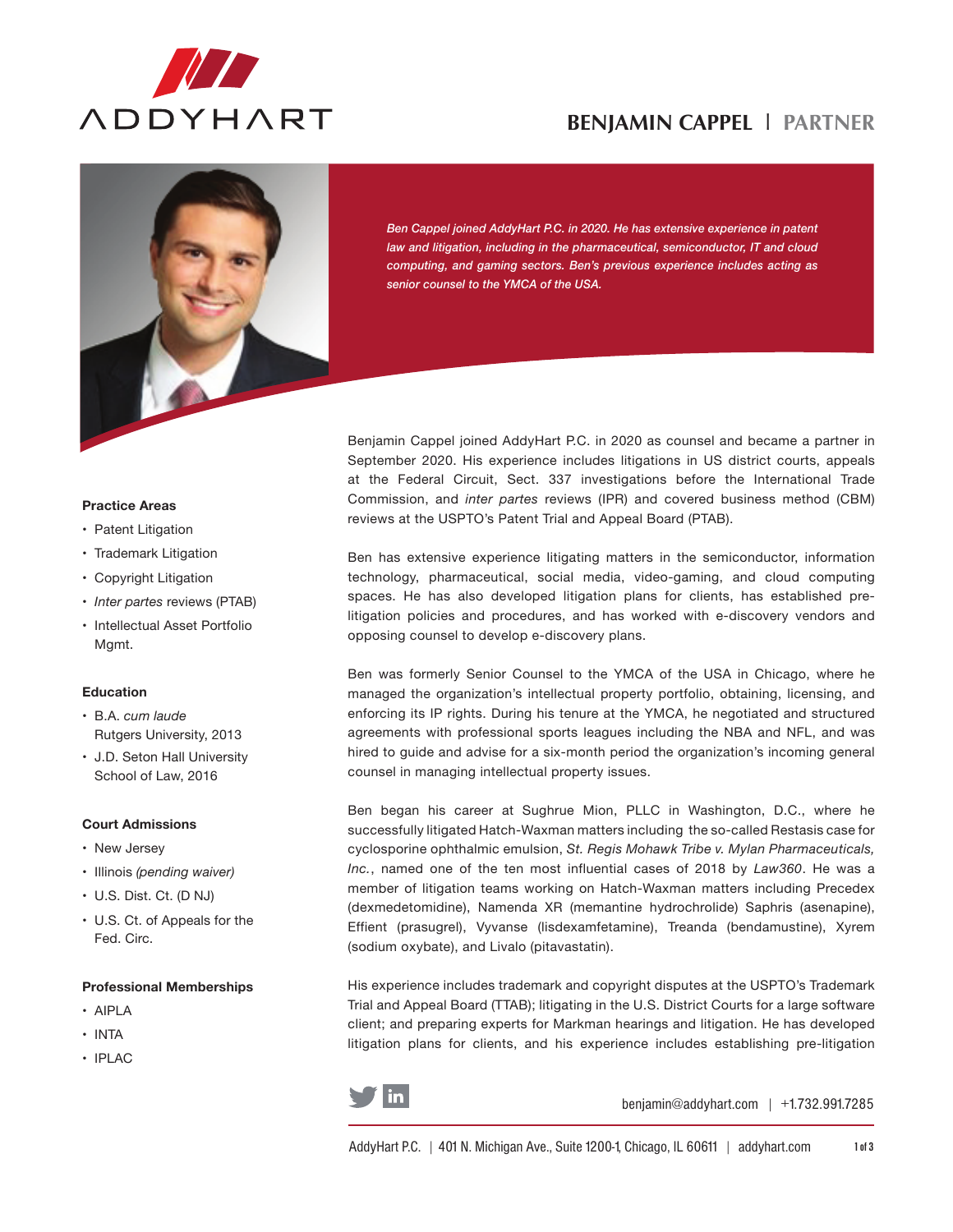## **BENJAMIN CAPPEL** l **Partner**



policies and procedures and working with e-discovery vendors and opposing counsel to develop e-discovery plans.

Ben was formerly a Judicial Intern in U.S. District Court in the District of New Jersey, assisting US Magistrate Judge Steven C. Mannion in managing his caseload, including composing legal memoranda providing substantive analysis. After his first year of law school, Ben was a summer associate at Sterne, Kessler, Goldstein & Fox in Washington D.C. He earned his J.D. from the Seton Hall University School of Law and his B.A. *cum laude* from Rutgers University. He works in AddyHart's Chicago office.

### **Representative Cases: Federal Circuit and PTAB**

- • *Wildcat Licensing WI LLC v. Atlas Copco and Assembly Systems, LLC, General Motors, LLC, Faurecia Automotive Seating, LLC and Magna Int'l Inc.* (Fed. Cir. 2022). Represent appellant on appeal of a decision where the PTAB invalidated two Reissue patents related to automotive component manufacturing.
- • *Mexichem Amanco Holding S.A. v. Honeywell Int'l. Inc.* (Fed. Cir. 2020). Represented appellant on appeal of a decision of the PTAB upholding a patent related to hydrofluorocarbons (HFO) refrigerants in automobile air-conditioning systems. Settled.
- • *Honeywell Int'l. Inc. v. Mexichem Amanco Holding S.A.* (Fed. Cir. 2020). Represented appellee on two appeals of PTAB decisions invalidating patents related to HFO refrigerants used in air-conditioning systems. Settled.
- Intel Corp., Cavium LLC, and Dell, Inc., v. Alacritech, Inc. (Fed. Cir. 2019)
- • *Cellspin Soft. V. GoPro, Inc.* (Fed. Cir. 2018)
- Allergan, Inc. v. Teva Pharmaceuticals USA, Inc., et al. (Fed. Cir. 2017)
- • *Inter Partes* Review of U.S. Patent No. 8,633,162 IPR2017-00599 (and related IPRs)

#### **Representative Litigation in US District Courts**

- • *Rearden, LLC, v. The Walt Disney Company, et al.* (N.D. Cal. 2019)
- • *Data Scape Ltd., v. Barracuda Networks, Inc.* (E.D. Cal. 2019)
- • *Allergan, Inc. v. Teva Pharmaceuticals USA, Inc., et al.* (E.D. Tex. 2015)
- • *Derm GmbH et al. v. Needlejig Tattoo Supply, Inc.* (D. Mass. 2017)
- • *Derm GmbH et al. v. Joker Tattoo Supply LLC* (E.D. Cal. 2017)
- • *Eli Lilly and Co., et al. v. Accord Healthcare, Inc., et al.* (S.D. Ind. 2014)
- • *Kowa Company Ltd., et al. v. Sawai USA Inc. et al.* (S.D.N.Y. 2013)
- • *Hospira, Inc. v. Amneal Pharm., LLC.* (D. Del. 2015)
- • *Shire Pharm. Development Inc., et al. v. Amneal Pharm., LLC et al.* (D.N.J. 2015)
- • *Forest Labs, Inc.. v. Amneal Pharm. LLC* (D. Del. 2015)